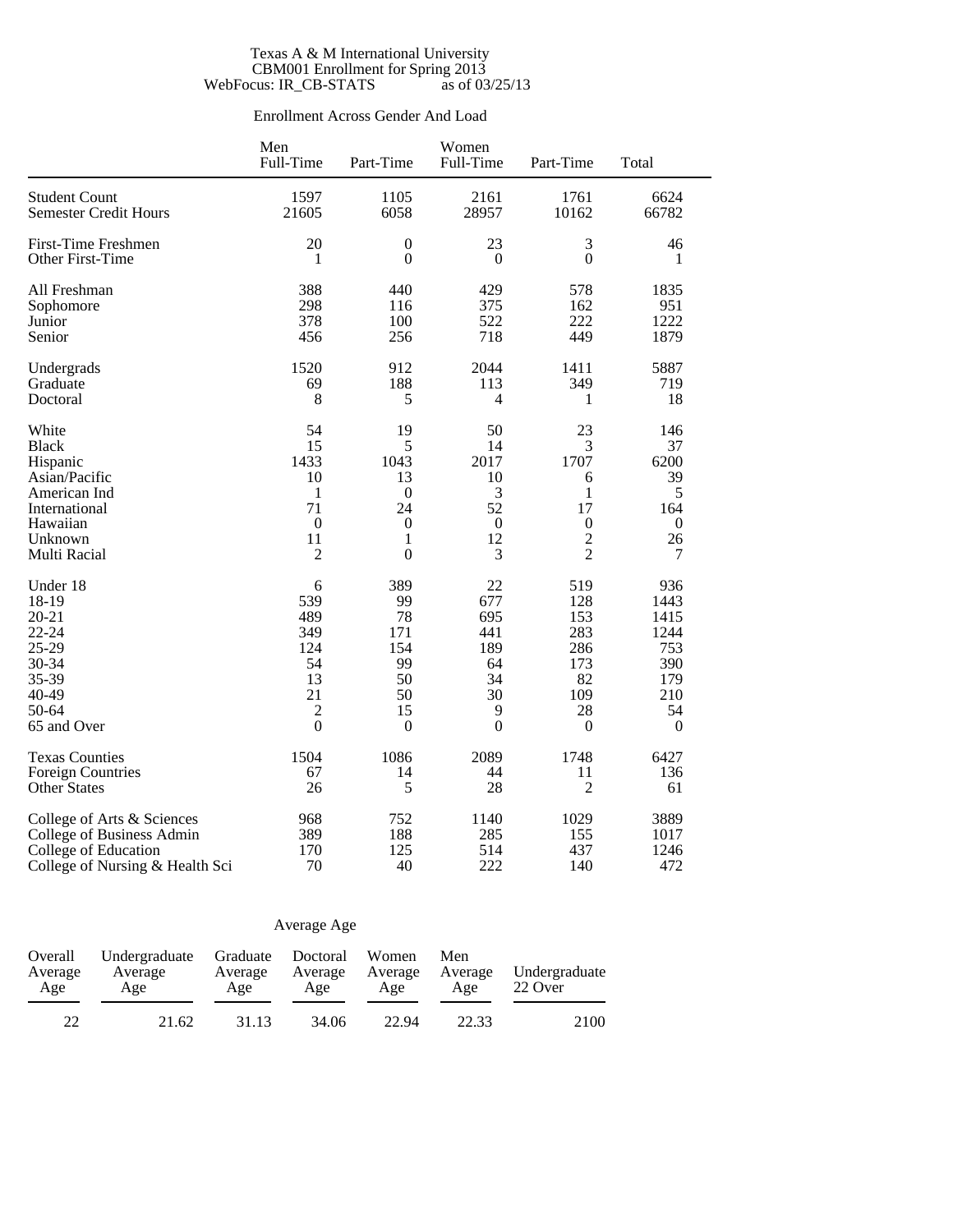Enrollment Across Ethnicity for Spring 2013

|                          | AmInd            | Asn              | <b>Blck</b>      | Hsp              | Intr             | Multi                    | Unk                                                          | Wht              | Total          |
|--------------------------|------------------|------------------|------------------|------------------|------------------|--------------------------|--------------------------------------------------------------|------------------|----------------|
| <b>Student Count</b>     | 5                | 39               | 37               | 6200             | 164              | 7                        | 26                                                           | 146              | 6624           |
| Semr Credit Hrs          | 56               | 376              | 464              | 61868            | 1909             | 92                       | 319                                                          | 1698             | 66782          |
| Women                    | 4                | 16               | 17               | 3724             | 69               | 5                        | 14                                                           | 73               | 3922           |
| Men                      | 1                | 23               | 20               | 2476             | 95               | $\overline{2}$           | 12                                                           | 73               | 2702           |
| Full Time                | 4                | 20               | 29               | 3450             | 123              | 5                        | 23                                                           | 104              | 3758           |
| Part Time                | $\mathbf{1}$     | 19               | $\,8\,$          | 2750             | 41               | $\overline{2}$           | 3                                                            | 42               | 2866           |
| First-Time FR            | $\theta$         | $\boldsymbol{0}$ | $\boldsymbol{0}$ | 44               | $\mathbf{1}$     | $\mathbf{1}$             | $\boldsymbol{0}$                                             | $\boldsymbol{0}$ | 46             |
| Other First-Time         | $\boldsymbol{0}$ | $\boldsymbol{0}$ | $\boldsymbol{0}$ | $\mathbf{1}$     | $\boldsymbol{0}$ | $\boldsymbol{0}$         | $\boldsymbol{0}$                                             | $\boldsymbol{0}$ | 1              |
| All Freshman             | $\overline{2}$   | 13               | $\overline{c}$   | 1764             | 32               | $\overline{2}$           | $\mathfrak{2}% =\mathfrak{2}\left( \mathfrak{2}\right) ^{2}$ | 18               | 1835           |
| Sophomore                | $\boldsymbol{0}$ | $\overline{4}$   | $\mathbf{1}$     | 887              | 31               | $\boldsymbol{0}$         | $8\,$                                                        | 20               | 951            |
| Junior                   | 1                | 5                | 9                | 1151             | 14               | $\overline{c}$           | 12                                                           | 28               | 1222           |
| Senior                   | 1                | 11               | 18               | 1755             | 39               | $\overline{2}$           | $\overline{2}$                                               | 51               | 1879           |
| <b>UG</b> Full-Time      | 3                | 18               | 26               | 3307             | 90               | 5                        | 23                                                           | 92               | 3564           |
| <b>UG</b> Part-Time      | 1                | 15               | 4                | 2250             | 26               | $\mathbf{1}$             | 1                                                            | 25               | 2323           |
| GR Full-Time             | 1                | 1                | 3                | 142              | 26               | $\boldsymbol{0}$         | $\boldsymbol{0}$                                             | $\overline{9}$   | 182            |
| <b>GR</b> Part-Time      | $\boldsymbol{0}$ | $\overline{4}$   | $\mathbf{1}$     | 498              | 15               | $\mathbf{1}$             | $\overline{c}$                                               | 16               | 537            |
| PHD Full-Time            | $\boldsymbol{0}$ | $\mathbf{1}$     | $\boldsymbol{0}$ | $\mathbf{1}$     | 7                | $\boldsymbol{0}$         | $\boldsymbol{0}$                                             | 3                | 12             |
| PHD Part-Time            | $\theta$         | $\mathbf{0}$     | 3                | $\overline{2}$   | $\mathbf{0}$     | $\boldsymbol{0}$         | $\boldsymbol{0}$                                             | $\mathbf{1}$     | 6              |
| Under 18                 | $\boldsymbol{0}$ | $\tau$           | $\boldsymbol{0}$ | 910              | 17               | $\boldsymbol{0}$         | $\boldsymbol{0}$                                             | $\overline{2}$   | 936            |
| 18-19                    | $\overline{2}$   | 10               | $\overline{2}$   | 1381             | 25               | $\overline{c}$           | $\overline{2}$                                               | 19               | 1443           |
| $20 - 21$                | 1                | 7                | 9                | 1314             | 32               | $\overline{2}$           | 16                                                           | 34               | 1415           |
| $22 - 24$                | 1                | 6                | 10               | 1150             | 38               | $\mathbf{1}$             | $\overline{4}$                                               | 34               | 1244           |
| $25-29$                  | $\boldsymbol{0}$ | $\mathbf{1}$     | 6                | 692              | 34               | $\mathbf{1}$             | 3                                                            | 16               | 753            |
| 30-34                    | 1                | $\overline{2}$   | 7                | 352              | 11               | $\boldsymbol{0}$         | $\boldsymbol{0}$                                             | 17               | 390            |
| 35-39                    | $\boldsymbol{0}$ | $\mathbf{1}$     | $\boldsymbol{0}$ | 168              | 5                | $\mathbf{1}$             | $\boldsymbol{0}$                                             | $\overline{4}$   | 179            |
| 40-49                    | $\boldsymbol{0}$ | 5                | 3                | 186              | $\overline{c}$   | $\boldsymbol{0}$         | $\boldsymbol{0}$                                             | 14               | 210            |
| 50-64                    | $\boldsymbol{0}$ | $\mathbf{0}$     | $\boldsymbol{0}$ | 47               | $\boldsymbol{0}$ | $\boldsymbol{0}$         | $\mathbf{1}$                                                 | 6                | 54             |
| 65 and Over              | $\boldsymbol{0}$ | $\overline{0}$   | $\boldsymbol{0}$ | $\boldsymbol{0}$ | $\mathbf{0}$     | $\overline{0}$           | $\mathbf{0}$                                                 | $\Omega$         | $\overline{0}$ |
| <b>Texas Counties</b>    | $\overline{4}$   | 36               | 25               | 6163             | 49               | $\overline{\mathcal{L}}$ | 24                                                           | 122              | 6427           |
| <b>Foreign Countries</b> | $\boldsymbol{0}$ | 1                | $\overline{2}$   | 19               | 114              | $\boldsymbol{0}$         | $\boldsymbol{0}$                                             | $\boldsymbol{0}$ | 136            |
| <b>Other States</b>      | 1                | $\overline{2}$   | 10               | 18               | 1                | 3                        | $\overline{2}$                                               | 24               | 61             |
| COAS                     | 3                | 22               | $\mathfrak{S}$   | 3695             | 66               | $\mathfrak{2}$           | 15                                                           | 81               | 3889           |
| <b>ARSSB</b>             | $\boldsymbol{0}$ | 6                | 13               | 894              | 70               | $\overline{\mathcal{L}}$ | $\overline{4}$                                               | 26               | 1017           |
| <b>COED</b>              | $\overline{2}$   | 6                | 12               | 1170             | 19               | $\mathbf{1}$             | 4                                                            | 32               | 1246           |
| <b>NURS</b>              | $\theta$         | 5                | 7                | 441              | 9                | $\boldsymbol{0}$         | 3                                                            | $\tau$           | 472            |

### Enrollment Across 1st Generation

| Level                                 | 1st-Gen                     | No Data   | Not 1st-Gen       | <b>TOTAL</b>      |  |
|---------------------------------------|-----------------------------|-----------|-------------------|-------------------|--|
| Doctoral<br>Graduate<br>Undergraduate | <sub>6</sub><br>371<br>3444 | 39<br>327 | 12<br>309<br>2116 | 18<br>719<br>5887 |  |
| <b>TOTAL</b>                          | 3821                        | 366       | 2437              | 6624              |  |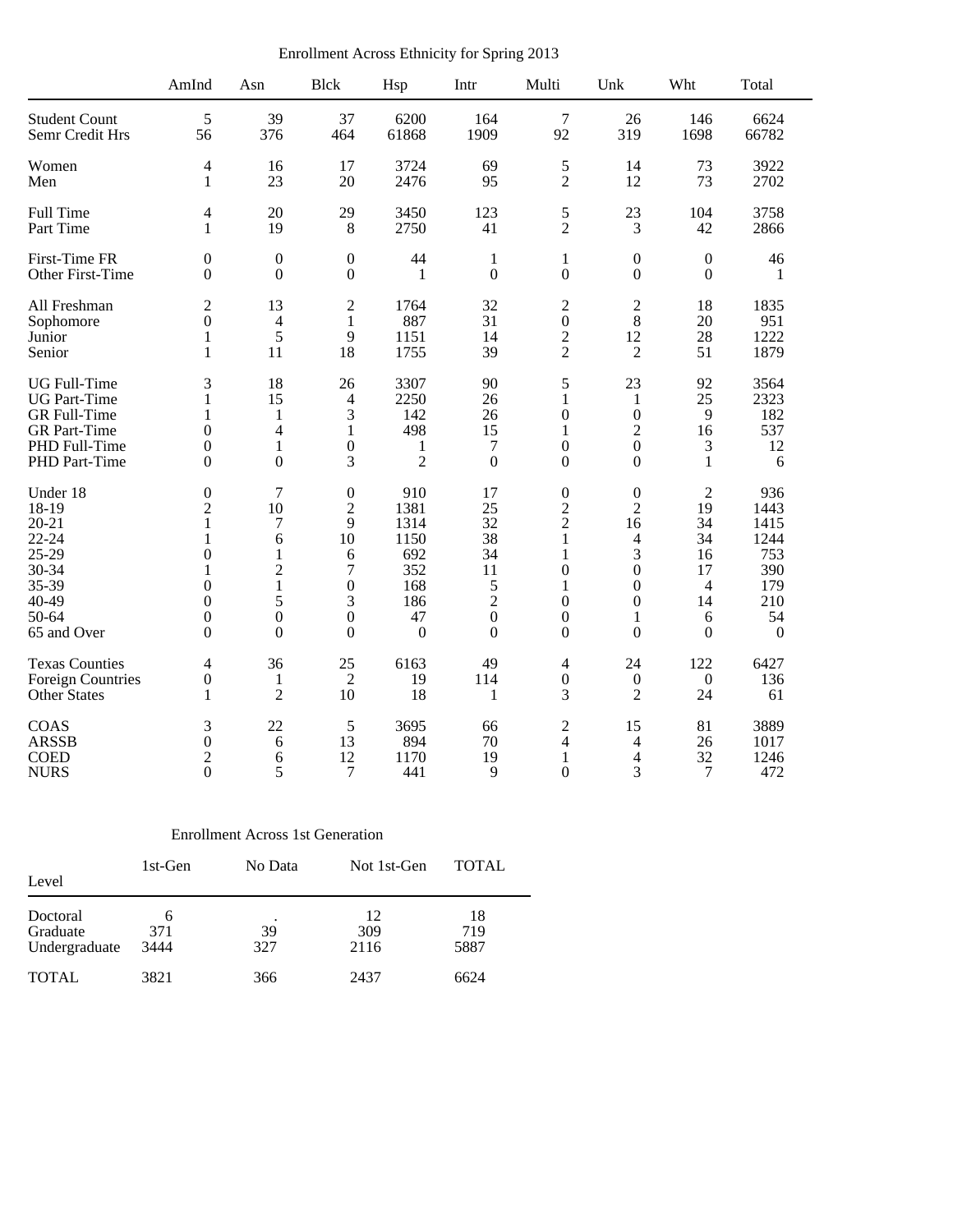| Level                | Col                     | AmInd            | Asn                      | Blck                 | Hsp           | Intr           | Multi            | Unk              | Wht                         | Total              |
|----------------------|-------------------------|------------------|--------------------------|----------------------|---------------|----------------|------------------|------------------|-----------------------------|--------------------|
|                      |                         |                  |                          |                      |               |                |                  |                  |                             |                    |
| Undergraduate        | AS                      | 3                | 21                       | 4                    | 3489          | 59             |                  | 14               | 68                          | 3660               |
|                      | BA                      | $\bullet$        | 4                        | $\overline{7}$       | 733           | 34             | $\frac{2}{3}$    | 3                | 19                          | 803                |
|                      | ED                      | 1                | $\overline{\mathcal{L}}$ | 12                   | 909           | 14             |                  | $\overline{4}$   | 23                          | 968                |
|                      | $\rm NH$                |                  | $\overline{4}$           | 7                    | 426           | 9              |                  | 3                | 7                           | 456                |
| *Total Undergraduate |                         |                  |                          |                      |               |                |                  |                  |                             |                    |
|                      |                         | $\overline{4}$   | 33                       | 30                   | 5557          | 116            | $\sqrt{6}$       | 24               | 117                         | 5887               |
| Graduate             | AS                      |                  | $\mathbf{1}$             | $\mathbf{1}$         | 206           | 7              |                  | 1                | 13                          | 229                |
|                      | <b>BA</b>               |                  | $\,1$                    | 3                    | 159           | 29             | $\mathbf{1}$     | $\mathbf{1}$     | $\mathfrak{Z}$              | 197                |
|                      | ED                      | $\mathbf{1}$     | $\overline{c}$           |                      | 260           | 5              |                  |                  | 9                           | 277                |
|                      | $\rm NH$                |                  | $\mathbf{1}$             | $\ddot{\phantom{0}}$ | 15            |                |                  |                  |                             | 16                 |
| *Total Graduate      |                         | 1                | 5                        | $\overline{4}$       | 640           | 41             | $\mathbf{1}$     | $\sqrt{2}$       | 25                          | 719                |
|                      |                         |                  |                          |                      |               |                |                  |                  |                             |                    |
| Doctoral             | <b>BA</b><br>${\rm ED}$ | $\cdot$          | $\,1$                    | 3                    | $\frac{2}{1}$ | $\tau$         |                  |                  | $\overline{4}$<br>$\bullet$ | 17<br>$\mathbf{1}$ |
|                      |                         |                  |                          |                      |               |                |                  |                  |                             |                    |
| *Total Doctoral      |                         | $\boldsymbol{0}$ | $\mathbf{1}$             | 3                    | 3             | $\overline{7}$ | $\boldsymbol{0}$ | $\boldsymbol{0}$ | $\overline{4}$              | 18                 |
| <b>TOTAL</b>         |                         | 5                | 39                       | 37                   | 6200          | 164            | 7                | 26               | 146                         | 6624               |

Enrollment Level and College Across Ethnicity for Spring 2013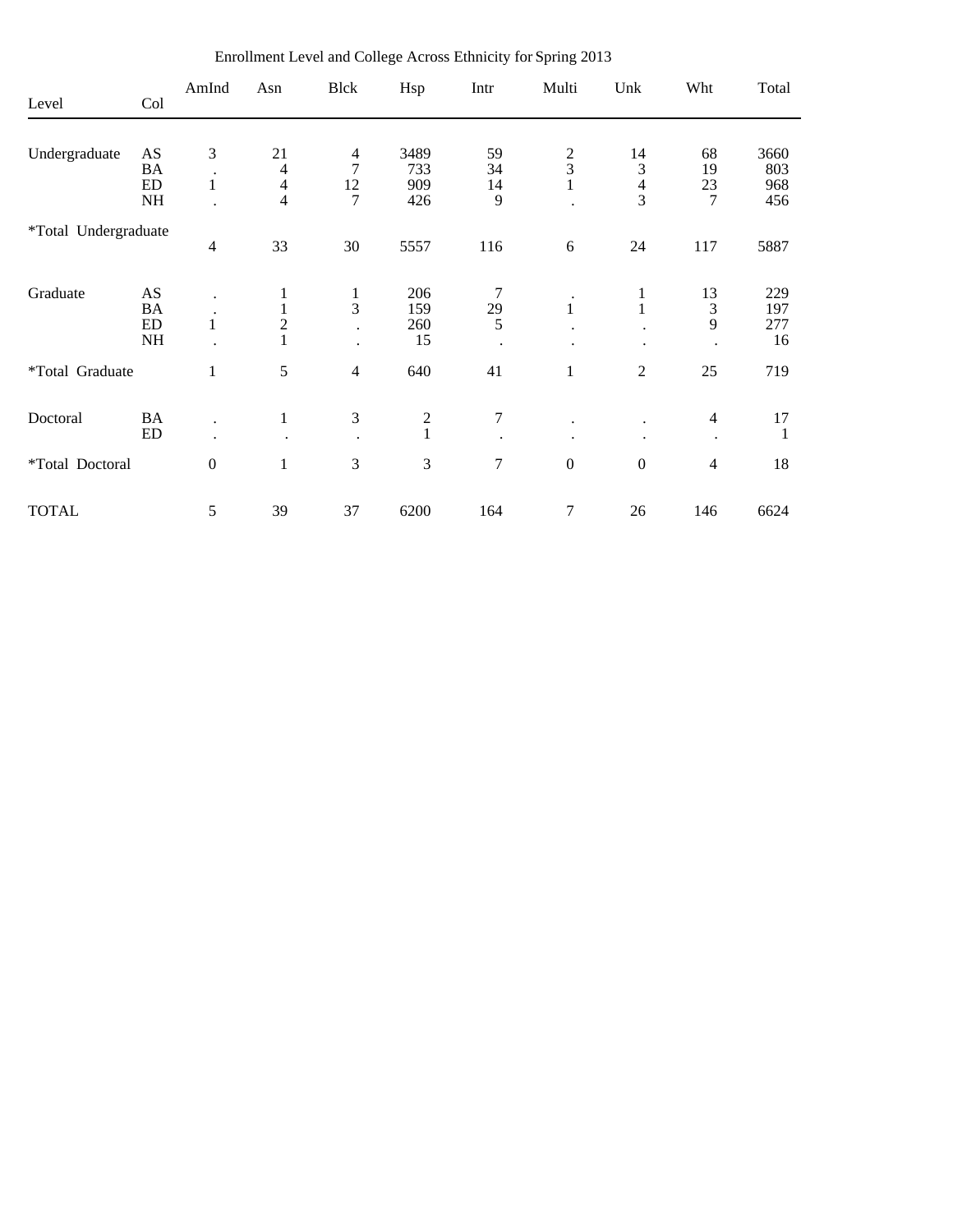|                              | <b>Foreign Countries</b> | <b>Other States</b> | <b>Texas</b>     | Total            |
|------------------------------|--------------------------|---------------------|------------------|------------------|
| <b>Student Count</b>         | 136                      | 61                  | 6427             | 6624             |
| <b>Semester Credit Hours</b> | 1603                     | 843                 | 64336            | 66782            |
| Women                        | 55                       | 30                  | 3837             | 3922             |
| Men                          | 81                       | 31                  | 2590             | 2702             |
| Full Time                    | 111                      | 54                  | 3593             | 3758             |
| Part Time                    | 25                       | 7                   | 2834             | 2866             |
| <b>First-Time Freshmen</b>   | $\mathbf{1}$             | $\boldsymbol{0}$    | 45               | 46               |
| Other First-Time             | $\overline{0}$           | $\boldsymbol{0}$    | $\mathbf{1}$     | 1                |
| All Freshman                 | 22                       | 7                   | 1806             | 1835             |
| Sophomore                    | 24                       | 12                  | 915              | 951              |
| Junior                       | 13                       | 11                  | 1198             | 1222             |
| Senior                       | 30                       | 23                  | 1826             | 1879             |
| Undergrad Full-Time          | 77                       | 49                  | 3438             | 3564             |
| Undergrad Part-Time          | 12                       | $\overline{4}$      | 2307             | 2323             |
| Graduate Full-Time           | 27                       | 3                   | 152              | 182              |
| Graduate Part-Time           | 12                       | $\overline{3}$      | 522              | 537              |
| Doctoral Full-Time           | $\boldsymbol{7}$         | $\overline{c}$      | $\mathfrak{Z}$   | 12               |
| Doctoral Part-Time           | $\mathbf{1}$             | $\overline{0}$      | 5                | 6                |
| White                        | $\boldsymbol{0}$         | 24                  | 122              | 146              |
| <b>Black</b>                 | $\overline{2}$           | 10                  | 25               | 37               |
| Hispanic                     | 19                       | 18                  | 6163             | 6200             |
| Asian/Pacific                | 1                        | $\overline{c}$      | 36               | 39               |
| American Ind                 | $\overline{0}$           | $\mathbf{1}$        | $\overline{4}$   | 5                |
| International                | 114                      | 1                   | 49               | 164              |
| Hawaiian                     | $\boldsymbol{0}$         | $\boldsymbol{0}$    | $\boldsymbol{0}$ | $\boldsymbol{0}$ |
| Multi Racial                 | $\boldsymbol{0}$         | 3                   | $\overline{4}$   | $\boldsymbol{7}$ |
| Unknown                      | $\boldsymbol{0}$         | $\overline{2}$      | 24               | 26               |
| Under 18                     | $\overline{4}$           | $\mathbf{1}$        | 931              | 936              |
| 18-19                        | 18                       | $\,8\,$             | 1417             | 1443             |
| $20 - 21$                    | 29                       | 16                  | 1370             | 1415             |
| $22 - 24$                    | 36                       | 22                  | 1186             | 1244             |
| 25-29                        | 34                       | 6                   | 713              | 753              |
| 30-34                        | 10                       | 3                   | 377              | 390              |
| 35-39                        | 4                        | $\mathbf{1}$        | 174              | 179              |
| 40-49                        | $\mathbf{1}$             | $\overline{4}$      | 205              | 210              |
| 50-64                        | $\boldsymbol{0}$         | $\overline{0}$      | 54               | 54               |
| 65 and Over                  | $\boldsymbol{0}$         | $\boldsymbol{0}$    | $\boldsymbol{0}$ | $\overline{0}$   |
| College of Arts & Sciences   | 42                       | 26                  | 3821             | 3889             |
| College of Business Admin    | 68                       | 16                  | 933              | 1017             |
| College of Education         | 22                       | 16                  | 1208             | 1246             |
| Coll of Nursing & Health Sci | $\overline{4}$           | 3                   | 465              | 472              |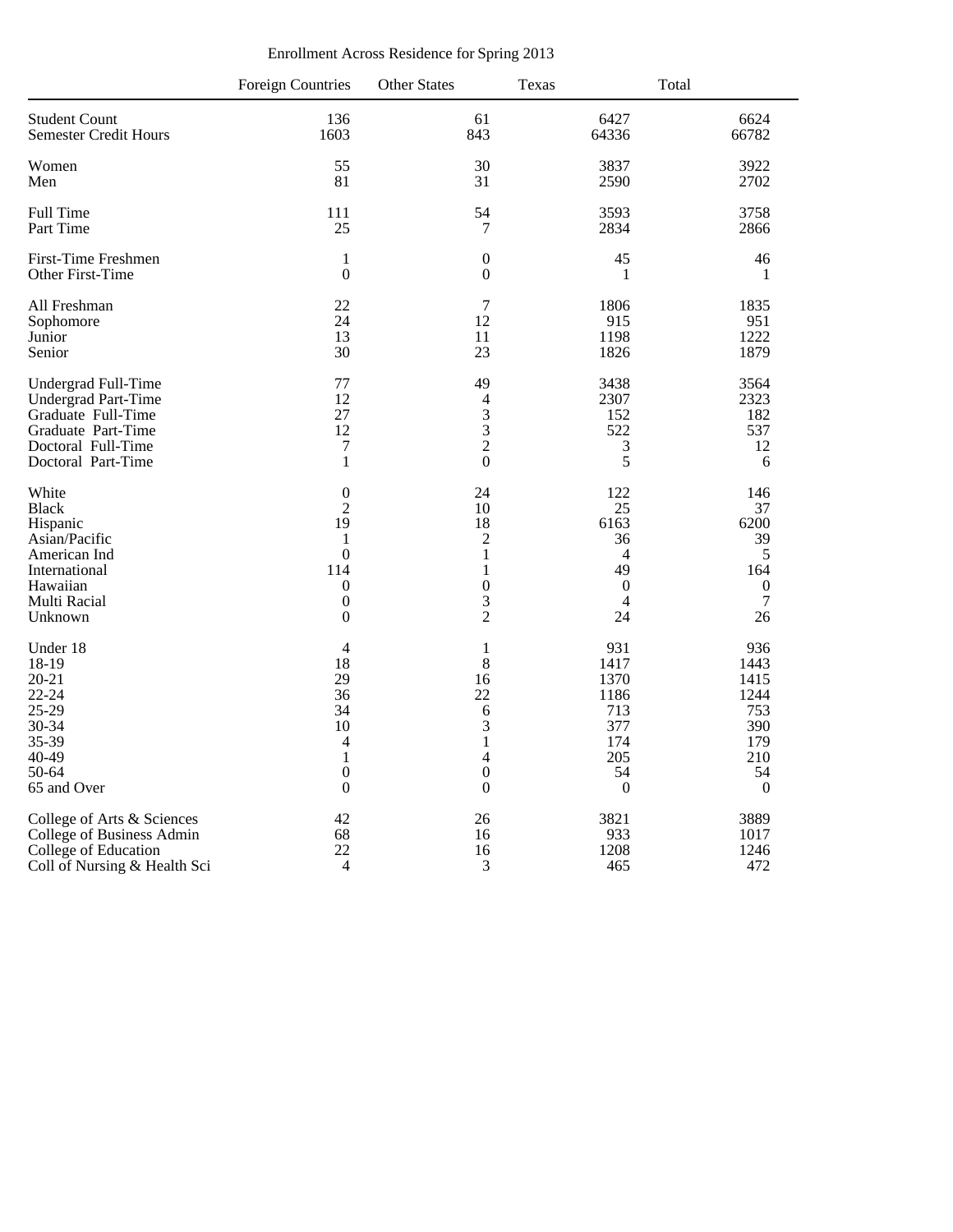| College      | <b>Student Type</b>                                                 | <b>FR</b>                                                                                                                 | SO <sub>1</sub>      | <b>JR</b>            | <b>SR</b>                | <b>GR</b>            | DR             | <b>TOTAL</b>               |
|--------------|---------------------------------------------------------------------|---------------------------------------------------------------------------------------------------------------------------|----------------------|----------------------|--------------------------|----------------------|----------------|----------------------------|
|              |                                                                     |                                                                                                                           |                      |                      |                          |                      |                |                            |
| <b>COAS</b>  | <b>Concurrent Enrolled HS</b><br>Continuing<br>First Time Freshman  | 946<br>512<br>30                                                                                                          | 111<br>417<br>1      | 582                  | 891                      | 169                  |                | 1057<br>2571<br>31         |
|              | Graduate<br>Readmit Graduate                                        |                                                                                                                           | $\ddot{\phantom{a}}$ | $\ddot{\phantom{a}}$ | $\ddot{\phantom{a}}$     | 45<br>15             |                | 45<br>15                   |
|              | Readmit Undergraduate<br>Transfer<br><b>Transfer Under 29 Hours</b> | $\mathfrak{Z}$<br>5<br>14                                                                                                 | 13<br>31             | 15<br>50             | 27<br>12                 | $\cdot$              |                | 58<br>98<br>14             |
| *Total COAS  |                                                                     | 1510                                                                                                                      | 573                  | 647                  | 930                      | 229                  | $\overline{0}$ | 3889                       |
| <b>COBA</b>  | Continuing                                                          | 125                                                                                                                       | 120                  | 180                  | 308                      | 129                  | 17             | 879                        |
|              | First Time Freshman<br>Graduate<br>Readmit Graduate                 | 7                                                                                                                         |                      |                      |                          | 56<br>12             |                | 7<br>56<br>12              |
|              | Readmit Undergraduate<br>Transfer<br><b>Transfer Under 29 Hours</b> | 1<br>5<br>$\overline{4}$                                                                                                  | 5<br>12              | $\overline{2}$<br>20 | $\overline{7}$<br>7      | $\ddot{\phantom{a}}$ |                | 15<br>44<br>$\overline{4}$ |
|              |                                                                     |                                                                                                                           | $\ddot{\phantom{a}}$ |                      |                          |                      |                |                            |
| *Total COBA  |                                                                     | 142                                                                                                                       | 137                  | 202                  | 322                      | 197                  | 17             | 1017                       |
| <b>COED</b>  | Continuing<br>First Time Freshman                                   | 81<br>3                                                                                                                   | 136                  | 228                  | 451                      | 173                  | 1              | 1070<br>3                  |
|              | Graduate<br>Post Baccalaureate                                      | $\ddot{\phantom{0}}$<br>$\overline{\phantom{a}}$                                                                          |                      |                      | $\overline{\phantom{a}}$ | 34<br>37             |                | 34<br>37                   |
|              | Readmit Graduate<br>Readmit Undergraduate<br>Transfer               | 1                                                                                                                         | 5<br>19              | 5<br>31              | $\overline{c}$<br>4      | 33<br>$\cdot$        |                | 33<br>13<br>54             |
|              | <b>Transfer Under 29 Hours</b>                                      | $\ddot{\phantom{a}}$<br>$\overline{2}$                                                                                    | $\ddot{\phantom{a}}$ |                      | $\ddot{\phantom{0}}$     | $\ddot{\phantom{0}}$ |                | 2                          |
| *Total COED  |                                                                     | 87                                                                                                                        | 160                  | 264                  | 457                      | 277                  | 1              | 1246                       |
| <b>NH</b>    | Continuing                                                          | 85                                                                                                                        | 66                   | 97                   | 153                      | 16                   |                | 417                        |
|              | First Time Freshman<br>Readmit Undergraduate<br>Transfer            | 6<br>$\mathbf{1}$<br>1                                                                                                    | 5<br>10              | 3<br>9               | 7<br>10                  | $\ddot{\phantom{0}}$ |                | 6<br>16<br>30              |
|              | <b>Transfer Under 29 Hours</b>                                      | $\ddot{\phantom{0}}$<br>3<br>$\ddot{\phantom{a}}$<br>$\ddot{\phantom{a}}$<br>$\ddot{\phantom{a}}$<br>$\ddot{\phantom{0}}$ |                      |                      |                          | 3                    |                |                            |
| *Total NH    |                                                                     | 96                                                                                                                        | 81                   | 109                  | 170                      | 16                   | $\Omega$       | 472                        |
| <b>TOTAL</b> |                                                                     | 1835                                                                                                                      | 951                  | 1222                 | 1879                     | 719                  | 18             | 6624                       |

# Enrollment by Student Type for Spring 2013